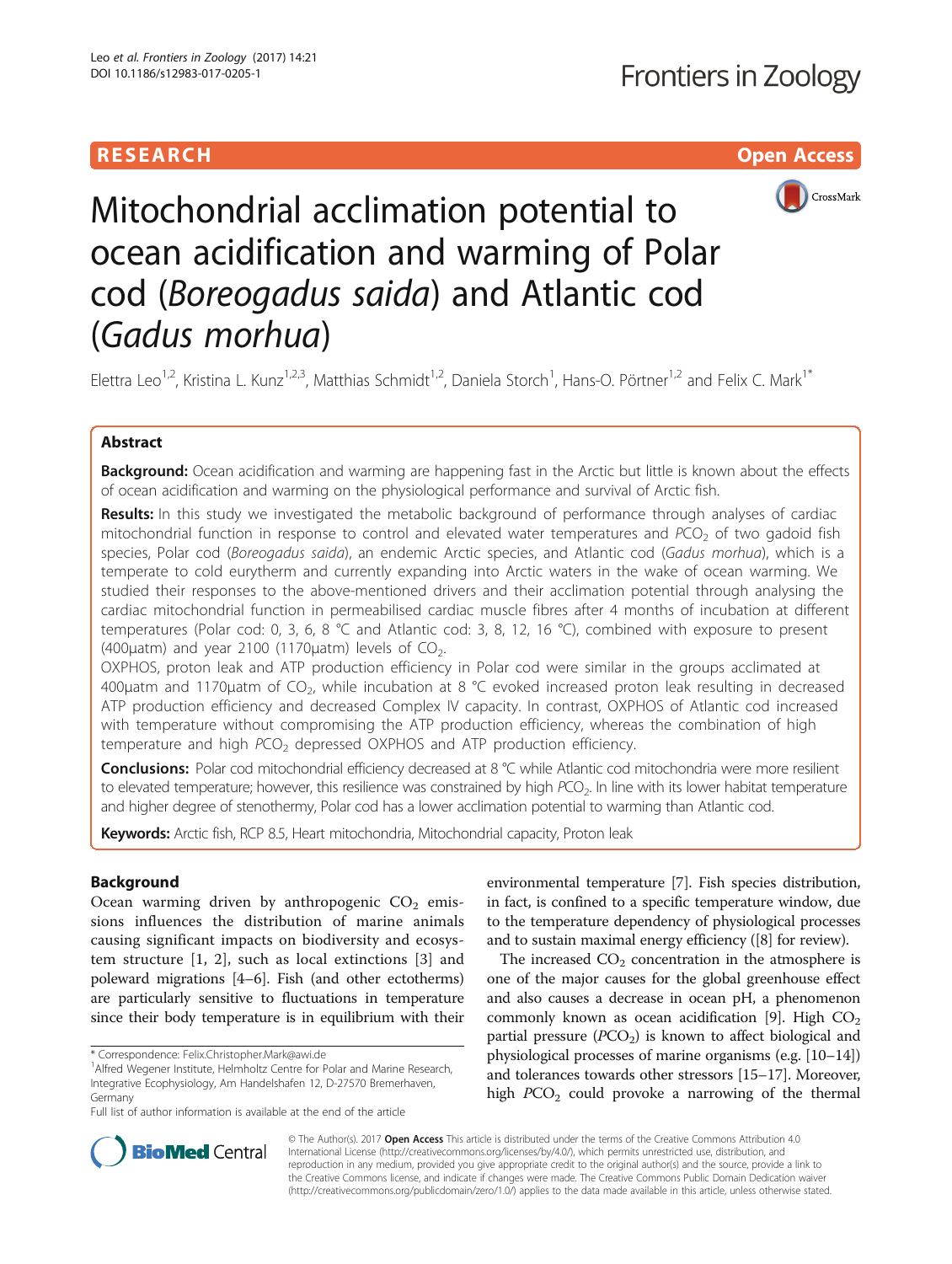tolerance window of ectotherms, so that limits of its thermal acclimation capacity are met earlier [[2](#page-9-0), [18](#page-9-0)–[21](#page-9-0)].

At the cellular level, exposure to high temperature can cause changes in the three dimensional structures of proteins, including the assembly states of multiprotein complexes and eventually protein denaturation and loss of activity [[7\]](#page-9-0). Moreover, increasing temperatures can alter the cellular membranes packing order, which can cause changes in membrane-associated processes until a potential complete loss of function [\[22\]](#page-9-0). Furthermore, since cellular oxygen demand increases with increasing temperature, the production of mitochondrial reactive oxygen species (ROS) is likely to increase which can damage biological molecules, including lipids, proteins and DNA [[23, 24\]](#page-9-0). Therefore, towards the upper limit of the thermal window, the cellular energetic costs for maintenance rise, increasing baseline energy turnover and allowing only for time-limited periods of passive tolerance. If high temperature persists over this period of passive tolerance, the costs of maintenance can only be covered at the expense of other functions such as growth and reproduction, decreasing the overall animal fitness [[17\]](#page-9-0). Therefore, in light of ongoing ocean acidification and warming it is important to understand how fish respond to increasing habitat temperatures, their ability to adjust their thermal sensitivity and the role that high  $PCO<sub>2</sub>$  plays in thermal acclimation [\[2](#page-9-0), [25](#page-9-0)].

The fish heart is highly aerobic and sensitive to temperature [[26, 27\]](#page-9-0). Its capacity limits have been hypothesized to shape the warming-induced onset of sublethal thermal constraints in fishes [[2, 28](#page-9-0)–[31](#page-9-0)]. Recent studies have shown that high temperature leads to heart failure in various fish species like New Zealand triplefins and temperate and tropical wrasses [\[28, 29](#page-9-0), [32, 33](#page-9-0)]. It was suggested that progressive impairment of several components of the mitochondrial function measured in permeabilised heart muscle fibres, such as oxidative phosphorylation (OXPHOS, respiratory state III), ATP production efficiency and the capacity of single complexes of the Electron Transport System (ETS) shape the temperature of heart failure  $(T<sub>HF</sub>)$ . High temperature changes the fluidity of mitochondrial membranes, which can entail increased proton leak through the inner membrane ([[19\]](#page-9-0) for review), resulting in decreased coupling ratios and causing decreased membrane potential [[34, 35](#page-9-0)] and, as a consequence, inhibit the electrogenic transport of substrates, i. e. the transport of charged substrates like glutamate and malate that leads to the translocation of net charge across the membrane [[36](#page-9-0)]. This indicates that mitochondrial metabolism is involved in functional constraints and thermal limitation of this tissue [\[28, 29](#page-9-0), [32, 33\]](#page-9-0). Therefore, alterations in cardiac mitochondrial metabolism might lead to impaired cardiac energy turnover and, as a consequence, constraints in cardiac performance and ultimately affect the fishes' thermal sensitivity.

Although an extensive literature has been produced on the effects of temperature on fish cellular metabolism and mitochondrial function (e.g. [\[8, 33](#page-9-0), [37\]](#page-9-0) and the literature therein), only few studies have addressed the effects of moderately elevated  $PCO<sub>2</sub>$  on them [\[30, 38](#page-9-0)–[41](#page-9-0)]. Moreover, as ocean warming and ocean acidification caused by high  $PCO<sub>2</sub>$  are two sides of the same coin, they must be considered in combination in order to draw ecologically realistic conclusions [[17](#page-9-0), [42,](#page-9-0) [43\]](#page-10-0).

Ocean acidification and warming trends are projected to exert particularly strong effects in the Arctic. As one of the consequences, temperate species may become established in Arctic habitats (by poleward migration), potentially displacing resident taxa [[1](#page-9-0), [4, 6](#page-9-0)]. For example, in the past decade the Northeast Arctic population of Atlantic cod (Gadus morhua, NEAC) has expanded its range into the Barents Sea [\[44](#page-10-0), [45\]](#page-10-0), on the North-east Greenland shelf [[46](#page-10-0)] and in the coastal waters around Svalbard, which are inhabited by native Polar cod (Boreogadus saida), a key species in this region [\[1,](#page-9-0) [47\]](#page-10-0).

Polar cod is a permanently cold adapted Arctic fish (thermal habitat around Svalbard ranging from −2 to +7 °C [[48, 49](#page-10-0)]) while NEAC is a cold acclimated sub-Arctic population of temperate Atlantic cod expanding into the Arctic (habitat thermal range around Svalbard: 0–8 °C [[1,](#page-9-0) [50](#page-10-0)]). Cold-acclimated and -adapted fish are known to have elevated mitochondrial densities. Among cold adapted species, extreme stenotherms such as high Antarctic fish, have high densities but low mitochondrial capacities and low proton leak in aerobic tissues [[37](#page-9-0), [51](#page-10-0)–[53](#page-10-0)]. This may result in the low maintenance costs derived by proton leak and narrow thermal windows of these species and, as a consequence, cause high sensitivity to ocean warming [\[53](#page-10-0), [54](#page-10-0)]. On the other hand, eurythermal cold adaptation ensures mitochondrial function over a wider range of temperatures at lower mitochondrial densities and maximized capacities [[53, 55\]](#page-10-0). As a permanently cold adapted fish, Polar cod may therefore not be able to adjust mitochondrial capacities during warming to a similar extent as NEAC, which apparently has a higher capacity to adjust to higher temperatures by decreasing mitochondrial densities and capacities and thereby developing the metabolic plasticity necessary to acclimate to new conditions [\[56\]](#page-10-0). The differences in thermal response and, in particular, the ability to acclimate to higher temperatures will play a central role for their interaction in a changing ecosystem.

Hence, the aim of this study was to investigate the acclimation potential of Polar cod Boreogadus saida and Northeast Arctic cod (NEAC) Gadus morhua exposed to water temperatures and  $PCO<sub>2</sub>$  projected for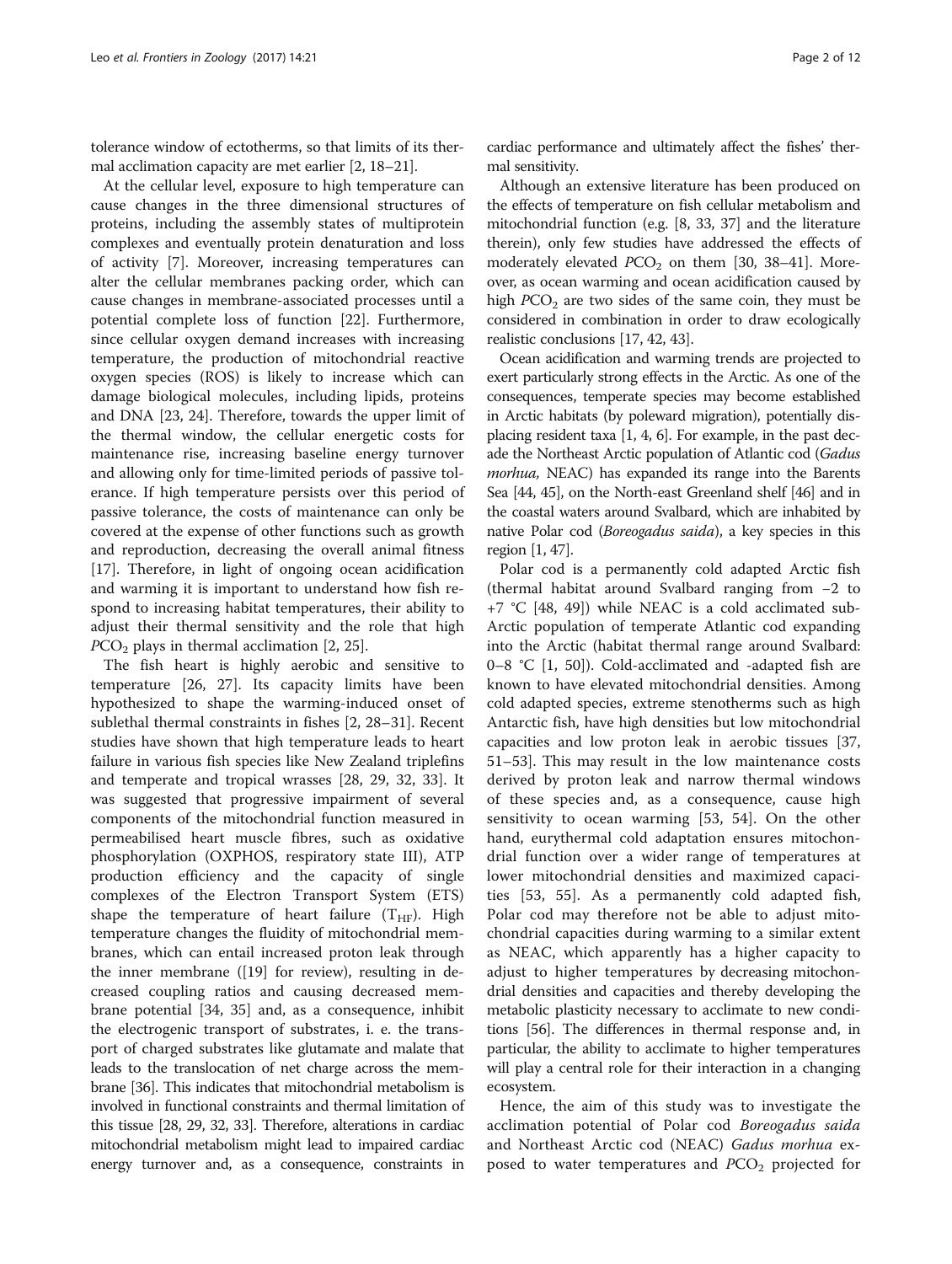the year 2100 in the Arctic i.e. 8 °C and 1170μatm  $PCO<sub>2</sub>$  (RCP 8.5 [[57\]](#page-10-0)). For a deeper understanding of the impact of ocean acidification and warming on the bioenergetics of the two species in relation to thermal tolerance, we further investigated mitochondrial function in the cardiac muscle of animals incubated for 4 months at four different temperatures (Polar cod: 0, 3, 6, 8 °C and Atlantic cod: 3, 8, 12, 16 °C), and two  $PCO<sub>2</sub>$  (400μatm and 1170μatm) in a cross factorial design. We used permeabilised cardiac muscle fibres to investigate a system resembling the living state as closely as possible [[58](#page-10-0)–[60\]](#page-10-0), facilitating the extrapolation from measurements of cardiac mitochondrial capacities to their potential effects on the heart and eventually drawing conclusions on the effects of high temperature and high  $PCO<sub>2</sub>$  on the whole organism. Moreover, by analysing the mitochondrial function at the respective incubation temperature we could investigate the acclimation potential of the two species. We hypothesized that NEAC had higher thermal limits and a larger acclimation capacity than Polar cod and found accordingly that mitochondrial functions are constrained at lower temperatures in Polar cod than in NEAC. We discuss our results in light of the findings reported by Kunz et al. [[61\]](#page-10-0), who showed wider thermal windows for growth and standard metabolic rate (SMR) in NEAC than in Polar cod from the same acclimation experiment.

### Methods

#### Animal collection

Juvenile Polar cod were collected by bottom trawl in combination with a fish lift  $[62]$  on January  $17<sup>th</sup>$ , 2013 from the inner part of Kongsfjorden (Svalbard, 78° 97' N 12°51' E) at 120 m depth and a water temperature between 2 and 3 °C. They were kept at 3.3–3.8 °C in the facilities of the Tromsø Aquaculture Research Station, in Kårvik (Norway) until late April 2013 when they were transported to the aquarium facilities of the Alfred Wegener Institute (AWI) in Bremerhaven (Germany), where they were kept at 5 °C, 32 PSU and ambient  $PCO<sub>2</sub>$  until the start of the incubation.

Juvenile Northeast Arctic cod (NEAC) were caught in late August 2013 in several locations off Western Svalbard during RV Heincke cruise HE408 in Rijpfjorden (80° 15.42' N 22° 12.89' E), Hinlopenstretet (79° 30.19' N 18° 57.51' E), and Forlandsundet (78° 54.60' N 11° 3.66' E) at 0–40 m depth and water temperatures between 3.5 and 5.5 °C using a pelagic midwater trawl in combination with a fish lift [[62](#page-10-0)]. The specimens were transported to the AWI facilities in Bremerhaven (Germany), where they were kept at 5 °C, 32 PSU and ambient  $PCO<sub>2</sub>$  until the start of the incubation.

### Incubation

Polar cod incubation started in June 2013 and of NEAC in May 2014. After at least 4 weeks of acclimation to laboratory conditions (5 °C, 32 PSU and ambient  $PCO<sub>2</sub>$ ), individuals from both species were housed in single tanks and randomly allocated to the temperature and  $PCO<sub>2</sub>$  incubation set-up with a 12 h day/night rhythm. The respective  $PCO<sub>2</sub>$  conditions were pre-adjusted in a header tank containing  $\sim$ 200 l of seawater. Virtually  $CO<sub>2</sub>$ -free pressurized air and pure  $CO<sub>2</sub>$  were mixed by means of mass flow controllers (4 and 6 channel MFC system, HTK, Hamburg, Germany) to achieve the desired  $PCO<sub>2</sub>$ . Temperature was adjusted by 1 °C per day for each group starting from 5 °C.  $PCO<sub>2</sub>$  in the high  $PCO<sub>2</sub>$  group was adjusted within 1 day after the incubation temperature was reached. The animals were kept under incubation conditions for 4 months and fed ad libitum with commercial pellet feed (Amber Neptun, 5 mm, Skretting AS, Norway) every fourth day [\[61\]](#page-10-0). The sampling of Polar cod and NEAC took place after 4 days of fasting, due to sampling and experimental logistics three to six individuals of Polar cod and four to eight individuals of NEAC were sampled in one batch. Because of a failure in the power supply the group incubated at 3 °C and high  $PCO<sub>2</sub>$  died before the mitochondrial capacity could be investigated.

Average length and weight, as well as the number of the specimens per treatment at the time of sampling are given in Table [1](#page-3-0).

#### CO2 and carbonate chemistry

Temperature, salinity, DIC and pH (total scale) were measured once to twice a week in triplicates in order to monitor the seawater chemistry of the incubation. Temperature and salinity were measured with a WTW LF 197 multimeter (WTW, Weilheim, Germany). pH was measured with a pH meter (pH 3310, WTW, Weilheim, Germany) calibrated with thermally equilibrated NBS-buffers (2-point-calibration). The pH-values were then corrected to pH Total scale using pH-defined Tris-Buffer (Batch 4, Marine Physical Laboratory, University of California, San Diego, CA, USA).

DIC was measured by a Seal QuAAtro SFA Analyzer (800 TM, Seal Analytical, Mequon, United States of America). Calculations of the carbonate system were conducted using CO2sys [\[63](#page-10-0)], applying the K1, K2 constants after Mehrbach et al. [[64\]](#page-10-0), refitted after Dickson and Millero [\[65\]](#page-10-0) and using KHSO4 dissociation constants after Dickson [\[66](#page-10-0)] assuming a pressure of 10 dbar.

Complete summaries of the seawater parameters and raw data for both species are available from the Open Access library PANGAEA [\[67, 68\]](#page-10-0).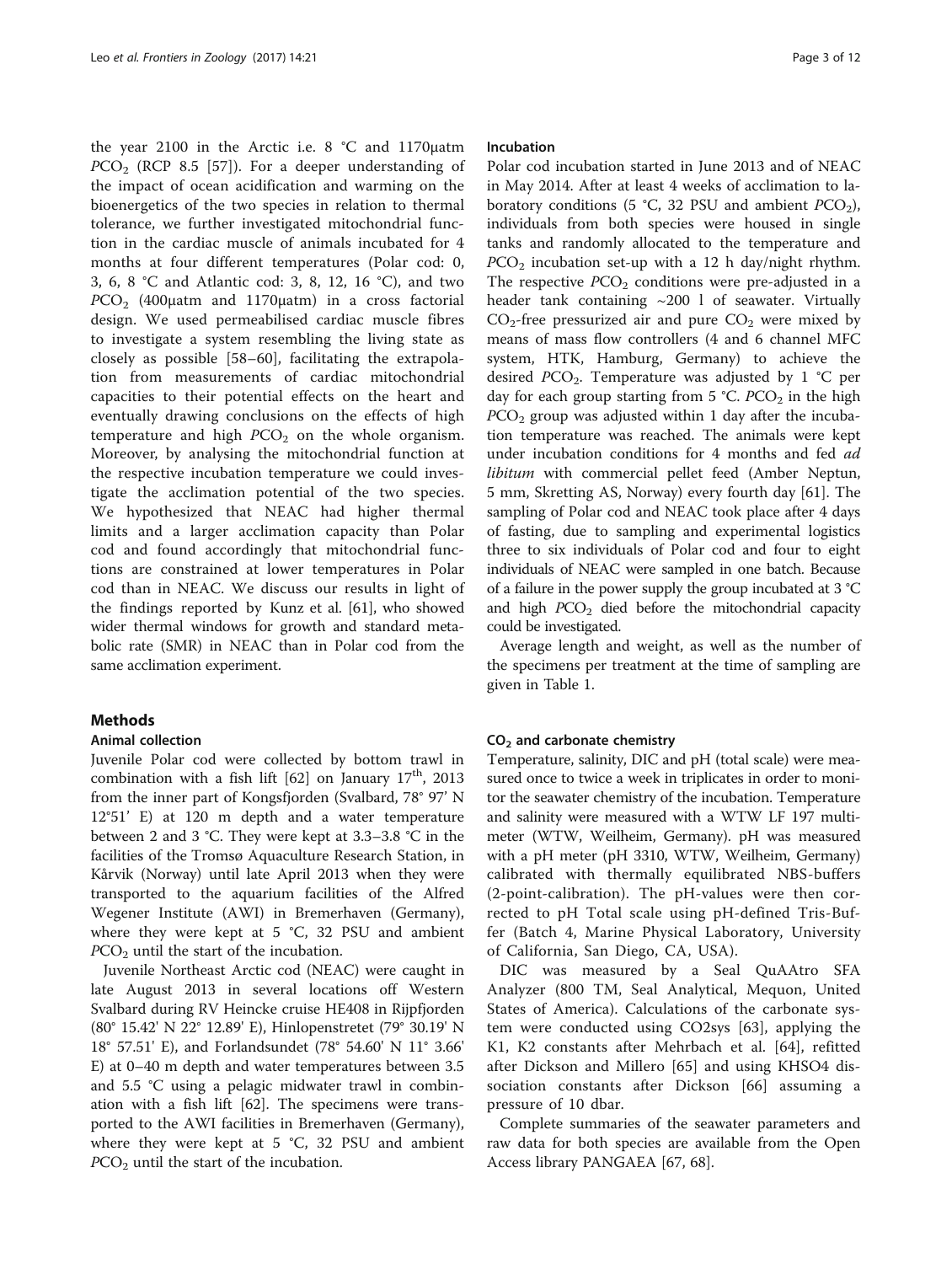| Acclimation        | Species                  |                  |            |                          |                    |                |
|--------------------|--------------------------|------------------|------------|--------------------------|--------------------|----------------|
|                    | B. saida                 |                  |            | G. morhua                |                    |                |
|                    | Total length (cm)        | Body weight (g)  | $\sqrt{n}$ | Total length (cm)        | Body weight (g)    | $\eta$         |
| 0 °C control       | $15.28 \pm 0.37$         | $22.88 \pm 2.05$ | 5          | $\overline{\phantom{a}}$ |                    |                |
| $0 °C$ high        | $14.30 \pm 0.64$         | $19.22 \pm 2.61$ | 6          | $\overline{\phantom{m}}$ |                    |                |
| 3 °C control       | $15.62 \pm 0.98$         | $27.16 \pm 6.25$ | 3          | $20.04 \pm 0.92$         | $60.84 \pm 9.81$   | 5              |
| 3 °C high          | $\overline{\phantom{a}}$ |                  |            | $21.61 \pm 0.46$         | $78.19 \pm 6.91$   | 8              |
| 6 °C control       | $15.73 \pm 0.21$         | $25.21 \pm 1.14$ | 6          | $\overline{\phantom{a}}$ |                    |                |
| $6^{\circ}$ C high | $17.52 \pm 0.61$         | $32.17 \pm 2.90$ | 5          | $\sim$                   |                    |                |
| 8 °C control       | $15.18 \pm 0.72$         | $20.52 \pm 2.56$ | 6          | $23.26 \pm 1.75$         | $99.04 \pm 22.13$  | 5              |
| 8 °C high          | $15.07 \pm 0.47$         | $18.76 \pm 1.11$ | 4          | $21.51 \pm 0.82$         | $80.51 \pm 10.46$  | 8              |
| 12 °C control      |                          |                  |            | $22.70 \pm 0.80$         | $98.70 \pm 13.14$  | 6              |
| 12 °C high         |                          |                  | ۰          | $23.42 \pm 0.72$         | $100.75 \pm 9.22$  | 8              |
| 16 °C control      |                          |                  |            | $21.56 \pm 0.69$         | $81.48 \pm 9.37$   | $\overline{4}$ |
| $16 °C$ high       |                          |                  |            | $24.27 \pm 1.91$         | $133.13 \pm 31.87$ | 6              |

<span id="page-3-0"></span>Table 1 Total length, body weight and number of fish (n) used for testing cardiac mitochondrial respiration in Polar cod (B. saida) and NEAC (G. morhua)

"control" and "high" indicate control (400µatm) and high (1170µatm) CO<sub>2</sub> concentrations. Values are given as means ± S.E.M

### Preparation of permeabilised cardiac fibres

Fish were anaesthetized with 0.2 g  $l^{-1}$  tricaine methane sulphonate (MS222) and killed by a spinal cut behind the head plate. Hearts were rapidly excised and washed with ice-cold modified relaxing buffer BIOPS (2.77 mM  $CaK<sub>2</sub>EGTA$ , 7.23 mM  $K<sub>2</sub>EGTA$ , 5.77 mM  $Na<sub>2</sub>ATP$ , 6.56 mM MgCl<sub>2</sub>, 20 mM taurine, 15 mM Na<sub>2</sub>-phosphocreatine, 20 mM imidazole, 0.5 mM dithiothreitol, 50 mM MES, 220 mM sucrose, pH 7.4, 380 mOsmol l<sup>-1</sup>; modified after [\[69\]](#page-10-0)). Hearts were then separated in fibres and placed in 2 ml ice-cold BIOPS containing 50 μg ml<sup>-1</sup> saponin and gently shaken on ice for 20 min. Fibres were then washed three times for 10 min in 2 ml ice-cold modified mitochondrial respiration medium MIR05 (0.5 mM EGTA, 3 mM MgCl2, 60 mM K-lactobionate, 20 mM taurine, 10 mM KH<sub>2</sub>PO<sub>4</sub>, 20 mM HEPES, 160 mM sucrose, 1 g l<sup>-1</sup> bovine albumine serum, pH 7.4, 380 mOsmol  $l^{-1}$ ) [\[29,](#page-9-0) [69\]](#page-10-0).

Directly before experimentation, a subsample of about 10 mg fibres was blotted dry, weighed and introduced into the oxygraph sample chambers.

### Mitochondrial respiration

Mitochondrial respiration was recorded using Oroboros Oxygraph-2 k™ respirometers (Oroboros Instruments, Innsbruck, Austria) and measured as weight-specific oxygen flux [pmol  $O_2$  (mg fresh weight sec)<sup>-1</sup>] calculated in real time using Oroboros DatLab Software 5.2.1.51 (Oroboros Instruments, Innsbruck, Austria).

All analyses were performed at the respective incubation temperatures, with  $cO_2$  in a range from ~370 nmol ml<sup>-1</sup> (100% air saturation) to 100 nmol ml<sup>-1</sup> and PCO<sub>2</sub> at atmospheric levels.

A substrate-uncoupler-inhibitor titration (SUIT) protocol was used on the permeabilised cardiac fibres to investigate the partial contributions of the single components of the phosphorylation system [[69](#page-10-0)]). NADH - Coenzyme Q oxidoreductase (Complex I, CI) and Succinate dehydrogenase (Complex II, CII) substrates (10 mM glutamate, 2 mM malate, 10 mM pyruvate and 10 mM succinate) were added. Saturating ADP (3 mM) was added to stimulate oxidative phosphorylation (OXPHOS). Cytochrome c (10  $\mu$ M) was added to test the integrity of the outer membrane. Respiration state  $IV<sup>+</sup>$  was measured by addition of atractyloside (0.75 mM) or oligomycin (6 μM) (for Polar cod and NEAC respectively) and step-wise (1 μM each) titration of carbonyl cyanide  $p$ -(trifluoromethoxy) phenylhydrazone (FCCP) was used to uncouple mitochondria (ETS). Complex I, Complex II and Coenzyme Q – cytochrome c reductase (Complex III, CIII) were inhibited by the addition of rotenone (0.5 μM), malonate (5 mM) and antimycin a  $(2.5 \mu M)$ , respectively. Lastly the activity of the Cytochrome c oxidase (Complex IV, CIV) was measured by the addition of the electron donor couple ascorbate (2 mM) and  $N, N, N^1, N^1$ -tetramethyl-p-phenylenediamine (TMPD, 0.5 mM).

All chemicals were obtained from Sigma-Aldrich (Germany).

### Data analysis

Mitochondrial respiration rates are expressed per mg fresh weight of cardiac fibres and the values are given as means ± S.E.M. OXPHOS coupling efficiency was calculated as [(OXPHOS-State IV<sup>+</sup>) OXPHOS<sup>-1</sup>] after Gnaiger [[70\]](#page-10-0).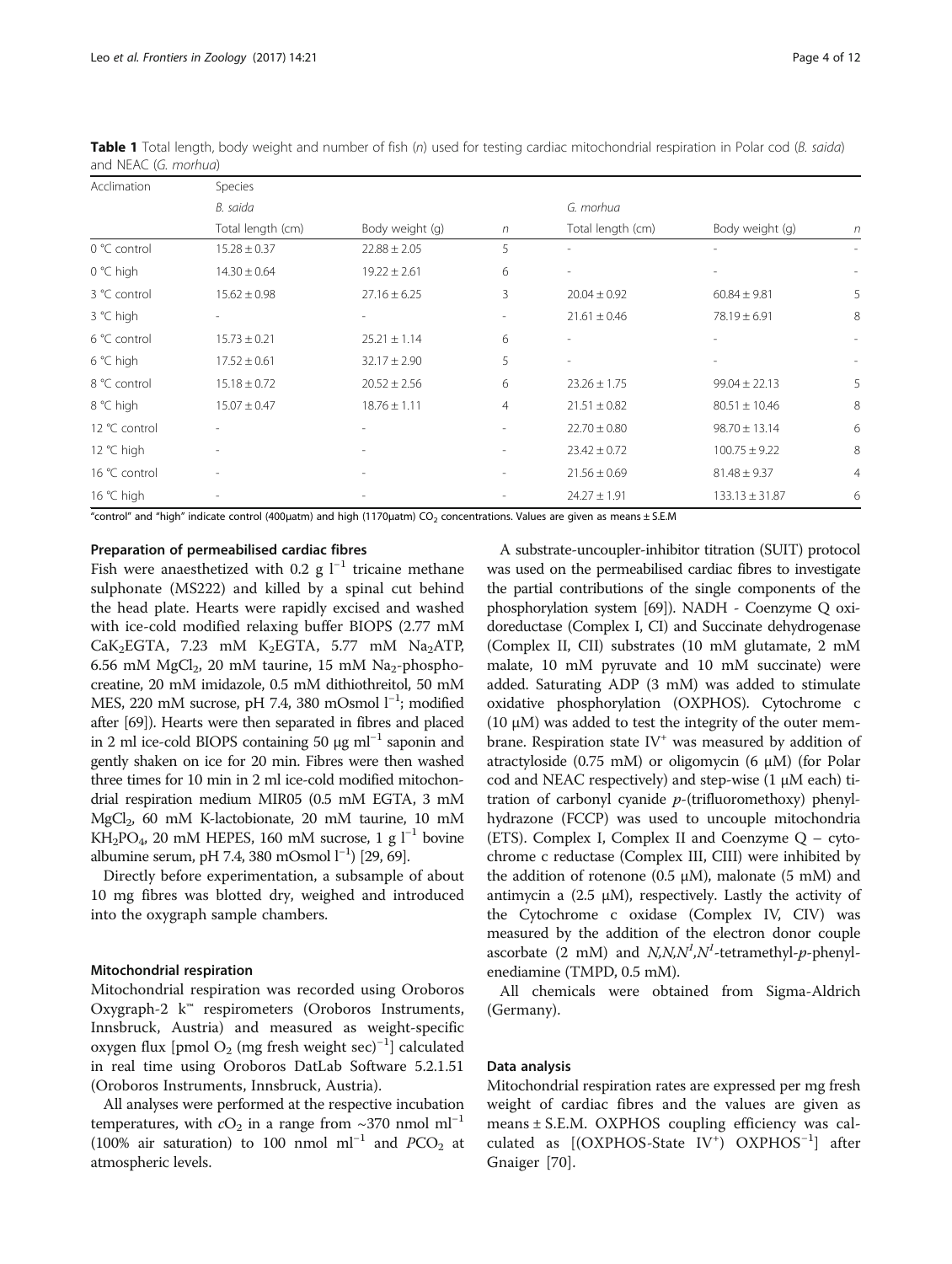Normal distribution of the data was assessed by Shapiro-Wilk test and homoscedasticity was evaluated by F-test or Bartlett test in case of two or more groups, respectively. Differences between  $PCO<sub>2</sub>$  treatments within the same temperature treatment were evaluated by Student's t-test (with Welch's correction in case of non-homoscedastic data). Differences across temperatures in the same  $PCO<sub>2</sub>$  treatment were evaluated with one-way ANOVA followed by Tukey's test for the comparison of means.

The level of statistical significance was set at  $p < 0.05$ for all the statistical tests.

All statistical tests were performed using R 3.2.0 and the "stats" package [[71](#page-10-0)].

### Results

The maximal oxidative phosphorylation capacity (OXPHOS) of permeabilised heart fibres of both species is shown in Fig. 1. In Polar cod, the groups incubated under control  $PCO<sub>2</sub>$  showed significantly lower OXPHOS flux in the 0 °C acclimated fish than in all further incubation groups (3 °C,  $p = 0.007$ ; 6 °C,  $p = 0.007$ ; 8 °C,  $p = 0.001$ ). Mitochondrial respiration was at a similar level in the groups incubated at 3, 6 and 8 °C ( $p > 0.05$ ). High  $PCO<sub>2</sub>$  levels did not affect OXPHOS, with no differences between the OXPHOS of the groups incubated at the two  $PCO<sub>2</sub>$  levels within a temperature treatment ( $p > 0.05$ ). The groups incubated under high  $PCO<sub>2</sub>$  displayed fluxes that were similar at 6 and 8 °C ( $p$  >0.05) but significantly higher than in the 0 °C incubated group ( $p = 0.04$ , Fig. 1a).

Temperature had a significant effect on the OXPHOS of NEAC, with fluxes increasing with incubation temperature (control  $PCO_2$ : F = 4.74,  $p = 0.02$ ; high

*PCO*<sub>2</sub>: F = 3.78;  $p = 0.02$ , Fig. 1b). Moreover, the 16 °C/ high  $PCO<sub>2</sub>$  incubated group showed a lower OXPHOS compared to the 16 °C/control  $PCO<sub>2</sub>$  group ( $p = 0.03$ ). This resulted in a more evident plateauing of OXPHOS between 12 and 16 °C in the group incubated under high  $PCO<sub>2</sub>$ . Comparing the two species, Polar cod had significantly higher OXPHOS capacities than NEAC at both 3 °C ( $p = 0.01$ , Fig. 1 blue box) and 8 °C (control PCO<sub>2</sub>:  $p = 0.04$ ; high  $PCO_2$ :  $p = 0.04$ , Fig. 1 red box).

In both species, state  $IV<sup>+</sup>$  was sensitive to temperature (Fig. [2](#page-5-0)): in Polar cod it remained unchanged in the groups incubated at 0, 3 and 6 °C ( $p > 0.05$ ) but was significantly higher in animals incubated at 8 °C compared to the other incubation groups (6 to 8 °C/control  $PCO_2$ :  $p = 0.01$ ; 6 to 8 °C/high *PCO*<sub>2</sub>:  $p = 0.04$ ) as shown in Fig. [2a](#page-5-0). Quantifying State IV<sup>+</sup> as a percent fraction of OXPHOS, it was close to 20% and thus lowest in the 3 °C and 6 °C groups of B. saida, while at 0 and 8 °C the fraction of State IV<sup>+</sup> exceeded these values about two-fold as shown in Fig. [3](#page-5-0).

In NEAC, State  $IV^+$  increased along with incubation temperature (control  $PCO_2$ : F = 5.96;  $p = 0.02$ , high  $PCO_2$ : F = 12.43;  $p \le 0.001$ ) as depicted in Fig. [2b,](#page-5-0) however, State IV<sup>+</sup> increased under high  $PCO<sub>2</sub>$  at 8 °C compared to the group incubated under control  $PCO<sub>2</sub>$ at the same temperature ( $p = 0.02$ ). Fractional values of State  $IV^+$  in OXPHOS (Fig. [3](#page-5-0)) for the groups incubated under present levels of  $CO<sub>2</sub>$  revealed values close to 20% in the groups incubated to 3 and 8 °C and two-fold higher values after incubation to 12 and 16 °C. In the groups incubated under high  $PCO<sub>2</sub>$ , State IV<sup>+</sup> of the group incubated at 8 °C showed values similar to the groups incubated to 12 and 16 °C (Fig. [3](#page-5-0)). In consequence, sensitivity to  $CO<sub>2</sub>$  varied with incubation temperature and



Fig. 1 Maximal oxidative phosphorylation capacity (OXPHOS) of permeabilised heart muscle fibres of (a) Polar cod (B. saida) and (b) NEAC (G. morhua). Different letters within panels indicate significant differences (p <0.05) between temperature treatments; lower case letters: control PCO<sub>2</sub> (400μatm), upper case letters: high PCO<sub>2</sub> (1170μatm), \* indicates significant differences (p <0.05) between CO<sub>2</sub> groups at the same temperature. All values are reported as means ± S.E.M. (for n refer to Table [1](#page-3-0)). Open symbols: control PCO<sub>2</sub> (400µatm), filled symbols: high PCO<sub>2</sub> (1170µatm). Circles: Polar cod, Squares: NEAC. Blue box: cold shared incubation temperature (3 °C), Red box: warm shared incubation temperature (8 °C) between the two species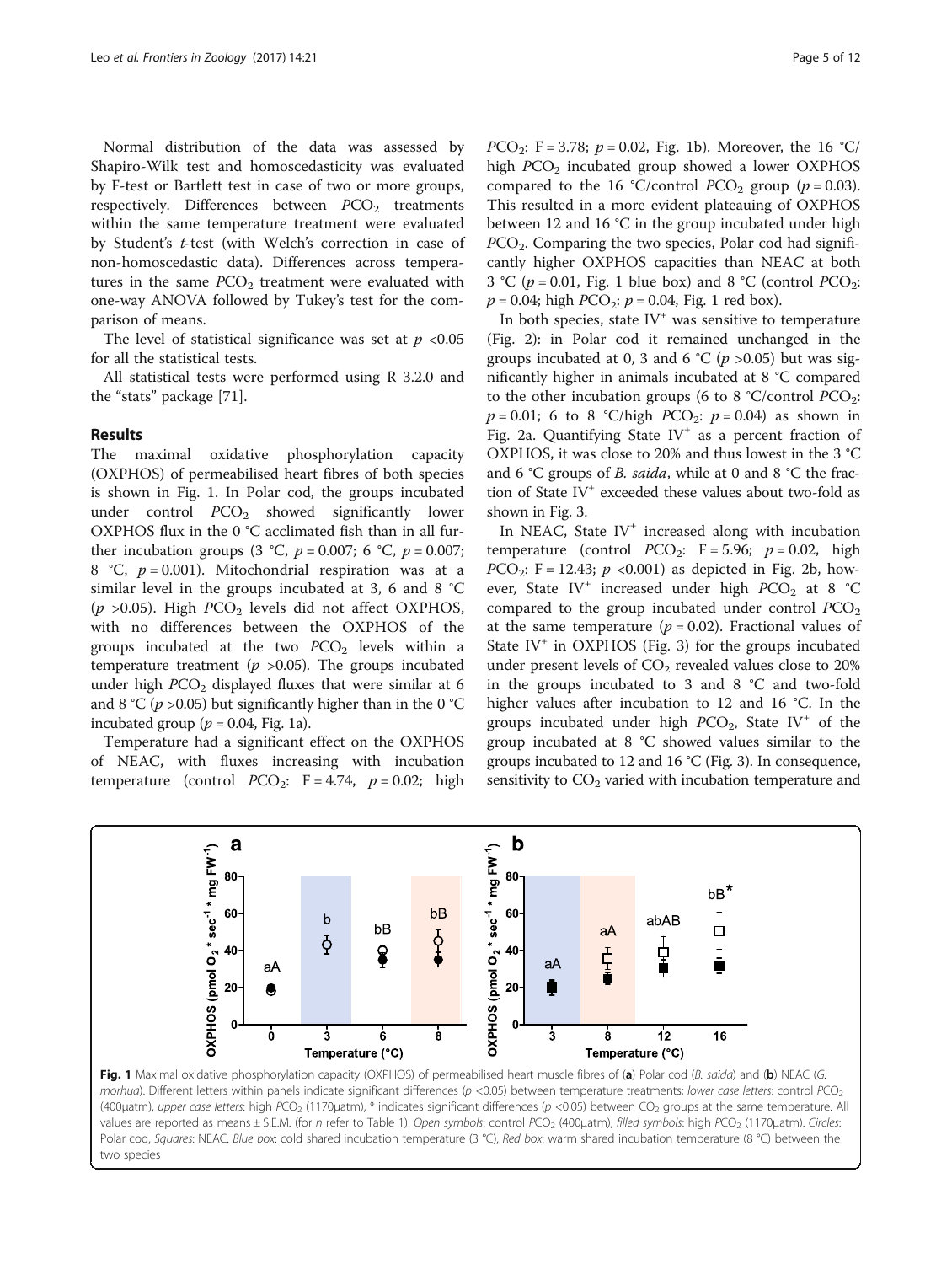<span id="page-5-0"></span>

was maximal but with opposite effects at 8 °C (stimulation of state IV<sup>+</sup> above controls) and 16 °C (depression of OXPHOS below controls at 16 °C).

OXPHOS coupling efficiency in Polar cod under control  $PCO<sub>2</sub>$  was maximal in the group incubated to 3 °C (0.82 ± 0.02), and decreased at 8 °C to values comparable to the 0 °C group (control  $PCO_2$ : 0.61 ± 0.03, high  $PCO_2$ :  $0.58 \pm 0.05$ ), mainly because of increased State IV<sup>+</sup> at 8 °C (Fig. 2, 3 and [4\)](#page-6-0). In NEAC (Fig. [4b\)](#page-6-0), the OXPHOS coupling efficiency was maximal at 8 °C and control  $PCO<sub>2</sub>$  (0.81 ± 0.02) and minimal at 16 °C  $(0.64 \pm 0.06)$ . In the groups incubated under high  $PCO<sub>2</sub>$ , the maximum of OXPHOS coupling efficiency fell to 3 °C (0.77  $\pm$  0.03) and reached its minimum at 8 °C (0.46 ± 0.08) to rise again at 12 °C and 16 °C  $(0.58 \pm 0.05)$  and  $0.56 \pm 0.05$ , respectively). However, these changes in OXPHOS coupling efficiency were not significant (control  $PCO_2$ : F = 5.27;  $p = 0.82$ , high *PCO*<sub>2</sub>: F = 9.7886,  $p = 0.072$ ). At 8 °C, the OXPHOS coupling efficiency was significantly lower under high  $PCO<sub>2</sub>$  than in the control  $PCO<sub>2</sub>$  group ( $p = 0.003$ ). Comparing the OXPHOS coupling efficiency between the two species, NEAC and Polar cod showed similar values in the 3 °C/control  $PCO<sub>2</sub>$  group (Fig. [4](#page-6-0) blue box) and at 8 °C/high  $PCO<sub>2</sub>$  (p >0.05, Fig. [4](#page-6-0) red box), while the coupling efficiency was higher in NEAC incubated at 8 °C/control  $PCO<sub>2</sub>$  than in Polar cod incubated under the same conditions ( $p \le 0.001$ , Fig. [4](#page-6-0) red box).

The thermal sensitivity of Complex IV also differed between the two species (Fig. [5](#page-6-0)). In Polar cod, Complex IV capacity rose from 0 to 6  $^{\circ}$ C (control PCO<sub>2</sub>: F = 67.29,  $p \le 0.001$ ) and decreased between 6 °C and 8 °C (control  $PCO_2$ :  $p \leq 0.001$ ). This trajectory was only present as a non-significant trend in the groups incubated under high  $PCO<sub>2</sub>$  (F = 3.88,  $p = 0.10$ ) because of the non-significant decrease of the mean



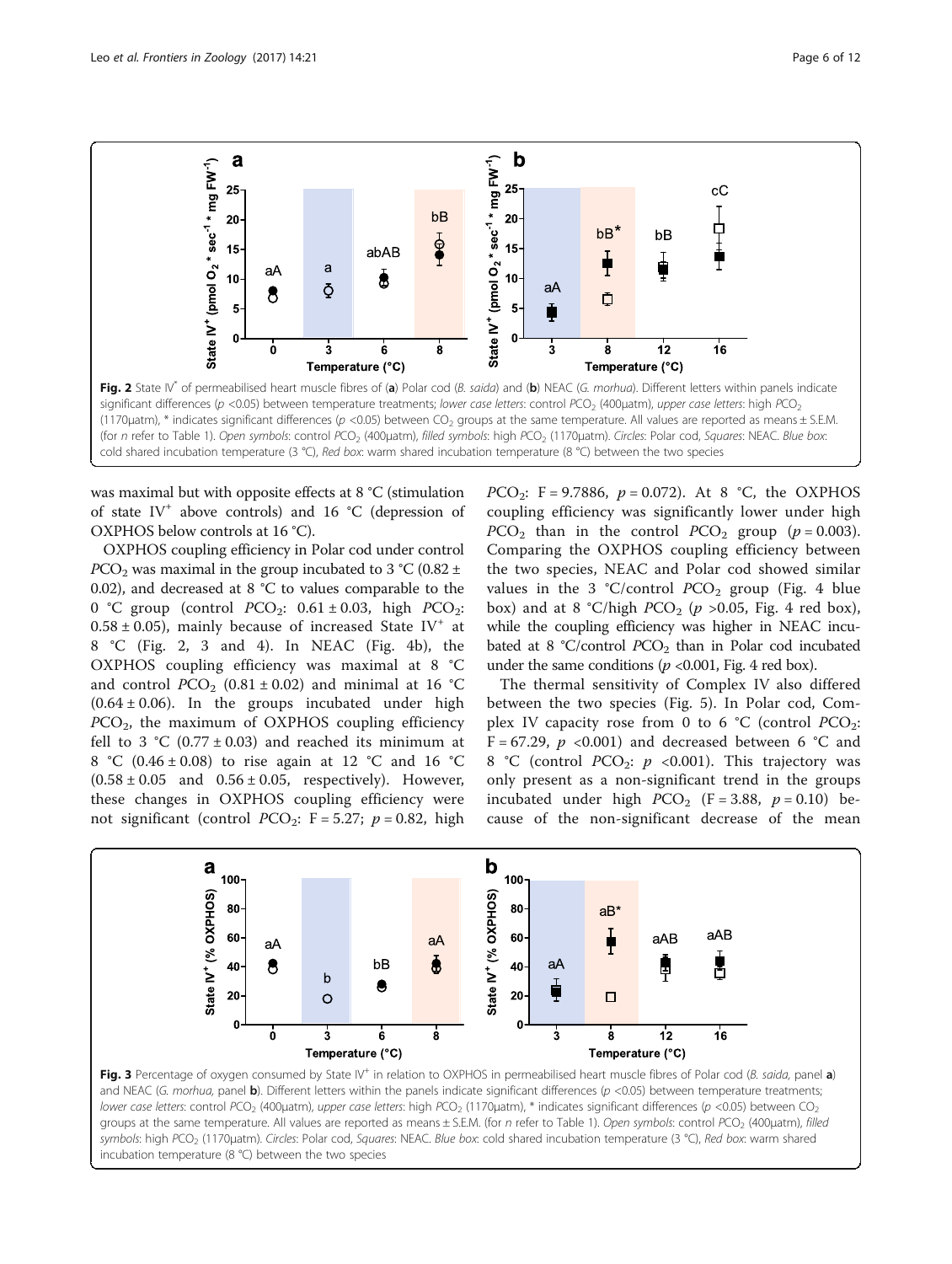<span id="page-6-0"></span>

capacity of Complex IV at 6  $°C/high PCO<sub>2</sub>$  compared to control  $PCO<sub>2</sub>$  at the same temperature ( $p = 0.09$ ). In NEAC, Complex IV capacity increased with increasing temperatures in the groups incubated under control  $PCO<sub>2</sub>$  $(F = 3.25, p = 0.05)$ , but not in the groups incubated under high  $PCO<sub>2</sub>$  (F = 2.18, p = 0.12). At 16 °C, the capacity of NEAC Complex IV was lower under high  $PCO<sub>2</sub>$  ( $p = 0.099$ ) than under control  $PCO<sub>2</sub>$ . Comparing the two species, the capacity of Complex IV was similar (non-significant differences) in all shared treatments (3 °C/control CO<sub>2</sub>, 8 °C/control CO<sub>2</sub> and 8 °C/high CO<sub>2</sub>:  $p > 0.05$ , Fig. 5 blue and red boxes).

### **Discussion**

Our study shows differences in mitochondrial metabolism between a cold-adapted Arctic and a cold-acclimated sub-Arctic fish from the same area, potentially leading to differences in acclimation capacities to ocean acidification and warming.

Mitochondria from permeabilised heart fibres appeared to be affected mainly by the incubation temperature while high levels of  $CO<sub>2</sub>$  significantly affected mitochondrial respiration only in NEAC (Gadus morhua) and mainly at the highest investigated temperature (16 °C). NEAC OXPHOS and Complex IV capacities decreased under elevated  $CO<sub>2</sub>$ at high temperature, although the latter only as non-significant trend. This suggests that the noxious effects of high  $PCO<sub>2</sub>$  are stronger at the upper end of the thermal window and might affect the heat tolerance of NEAC [\[2](#page-9-0), [17](#page-9-0)]. Furthermore, proton leak at 8 °C was higher in the group incubated under high  $PCO<sub>2</sub>$ than in the control  $PCO<sub>2</sub>$  group, indicating that overall mitochondrial efficiency might be affected through alterations of membrane characteristics. Elevated  $PCO<sub>2</sub>$  is reported to inhibit Citrate Synthase and

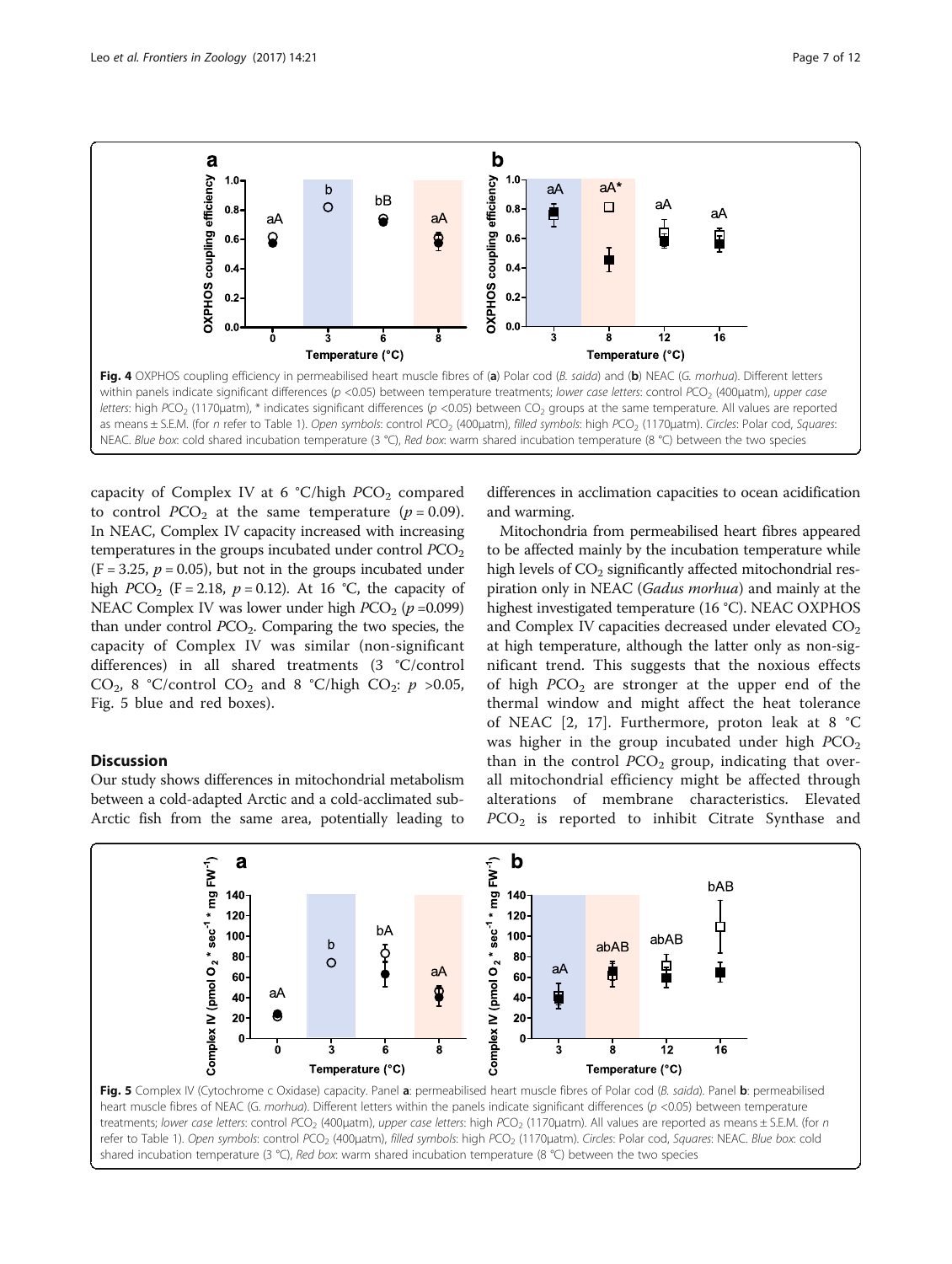Complex II in mammals and fish [\[40](#page-9-0), [72](#page-10-0), [73](#page-10-0)] with subsequent stimulation of the mitochondrial anaplerotic pathways to overcome this inhibition [\[40](#page-9-0), [74\]](#page-10-0). The difference in sensitivity of the two species to elevated levels of  $CO<sub>2</sub>$  could be related to differences in preferential metabolic pathways, with Polar cod (Boreogadus saida) relying more than NEAC on anaplerotic pathways that feed directly into Complex I such as the oxidation of glutamate, pyruvate or palmitoyl carnitine [[40](#page-9-0), [73](#page-10-0)]. Further investigation, especially at the genetic level is needed. Furthermore, it is still unknown whether and to what extent elevated  $PCO<sub>2</sub>$  might alter the membrane characteristics and contribute to proton leak.

In Polar cod, OXPHOS of the groups incubated at 3-6-8 °C was higher at the respective incubation temperature than OXPHOS of the 0 °C treatments while the OXPHOS coupling efficiency was highest in the 3 °C group and lowest in the 0 and 8 °C groups. This indicates an optimum temperature for ATP production efficiency between 3 and 6 °C. At lower and higher temperatures, the increased proton leak in relation to OXPHOS created a less favourable ratio between ATP produced and oxygen consumed. These findings match those by Drost et al. [\[75](#page-10-0)], where heart rate of acutely warmed Polar cod increased until a first Arrhenius breakpoint at 3 °C. Heart rate still increased further but at a lower rate until 8 °C, passing a second break temperature. In our study, 8 °C corresponds to the highest rate of proton leak, and lowest Complex IV capacity, implying a direct participation of mitochondria in the thermal responses of the heart. The close similarity between the data from the acute study of Drost et al. [[75](#page-10-0)], our 4-months incubation study and a study on behavioural thermal preference from Schurmann and Christiansen [\[76](#page-10-0)] indicates preferred temperatures of 3–6 °C within a thermal gradient from 0 to 8 °C for Polar cod, suggesting that Polar cod have only limited abilities to acclimate to higher temperatures.

In contrast, NEAC OXPHOS continued to increase with long-term incubation temperatures to even above those experienced within the natural habitat. This appears to occur without compromising OXPHOS coupling efficiency and reveals a higher acclimation potential than Polar cod, in line with the overall distribution area of Atlantic cod from temperate to (sub-) Arctic waters. This apparent plasticity is in line with the findings by Zittier et al. [[77](#page-10-0)] in which NEAC specimens acclimated to 15 °C displayed critical temperatures (Tc, defined as the onset of the anaerobic metabolism, cf. Frederich & Pörtner [\[78\]](#page-10-0)) about 10 °C higher than specimens kept at ambient temperature (4 °C). In Polar cod, the high proton leak at 8 °C is the main cause of reduced mitochondrial efficiency (OXPHOS coupling efficiency). This increase in proton leak can be caused by loss of membrane integrity in response to changes in membrane fluidity [[7,](#page-9-0) [79](#page-10-0)]. In a previous study, Martinez et al. [[80](#page-10-0)] found increased proton permeability of the inner mitochondrial membrane of the Antarctic silverfish Pleuragramma antarcticum after warming. In addition, Strobel et al. [\[40](#page-9-0)] found that this may be due to an unchanged saturation index of the mitochondrial membrane, observed in liver of the Antarctic Notothenia rossii after warm acclimation. These findings suggest a limited ability of Antarctic stenothermal fish to acclimate to temperature changes. Similar patterns may constrain acclimation of cold-adapted Arctic fish. The decreased capacity of Complex IV at 8 °C in Polar cod implies that the interactions between the inner membrane and embedded enzymes may also be affected by high temperatures [\[80, 81\]](#page-10-0). In NEAC, proton leak was lower than in Polar cod and reached 40% of OXPHOS at 12 °C, while in Polar cod the same relative values were found at  $8 °C$  under control  $PCO<sub>2</sub>$ . A strong thermal response of proton leak may reflect high temperature sensitivity of the organism [[52](#page-10-0), [82](#page-10-0)–[84](#page-10-0)], and thus a higher baseline proton leak combined with its steeper increase upon warming may point towards a stronger degree of cold adaptation in Polar cod.

The findings in this study contrast earlier results obtained in isolated mitochondrial suspensions where mitochondria remained fully functional beyond whole organism heat limits [[82, 85](#page-10-0)]. The present findings suggest that mitochondria may display wider thermal limits in suspensions than when embedded in permeabilised fibres. Mitochondria in permeabilised fibres may still interact with other cellular organelles and are thus integrated into a more complex system than are isolated mitochondria. These considerations suggest that thermal tolerance is more constrained in permeabilized fibres than in isolated mitochondria. Such findings may thus be in line with the assumed narrowing of thermal windows once molecular and mitochondrial functions are integrated into larger units up to whole organism [\[86](#page-11-0)]. While the experiment was carried out at non-limiting  $PO<sub>2</sub>$  in the media (>100 nmol ml<sup>-1</sup>) [[87](#page-11-0)], diffusion gradients of oxygen and/or other substances within the permeabilised cardiac fibres may cause this hierarchy in thermal constraints. In a study on growth, mortality and standard metabolic rates (SMR) of the same Polar cod and NEAC as examined in this study, Kunz et al. [[61](#page-10-0)] found higher SMR in Polar cod than in NEAC at the same incubation temperatures. This is mirrored in the mitochondrial respiration presented in this study, where OXPHOS capacity in Polar cod was larger than in NEAC at both 3 and 8 °C. In Polar cod, the SMR of the 3 and 6 °C groups were lower than in the groups incubated at 8 °C, which is mirrored in the pattern of cardiac State  $IV^+$  respiration. At 8 °C the OXPHOS coupling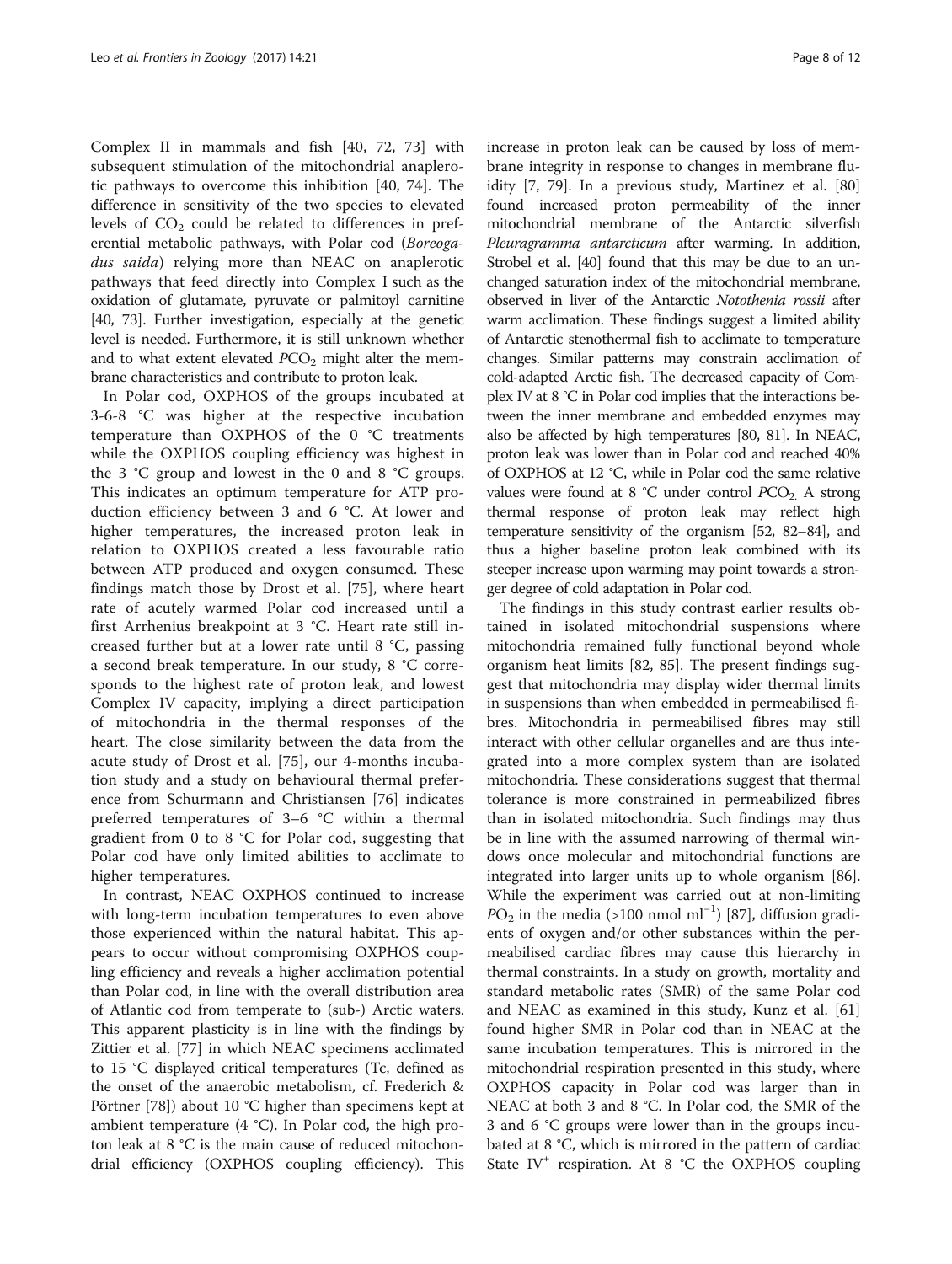efficiency (i.e. ATP production efficiency) decreased as State  $IV^+$  increased and the capacity of Complex IV decreased. Maybe these findings indicate decreased cardiac mitochondrial efficiency that may limit cardiac function and promote heart failure, which is consistent with a drop in cardiac function [\[75](#page-10-0)] and the onset of heart failure in Polar cod at 8 °C. At this temperature, oxygen demand and mortality increased, and growth decreased in this species [[61](#page-10-0)]. In fact, the estimated decrease in ATP production efficiency at 8 °C was paralleled by a reduced feed conversion efficiency and concomitant increase in SMR. This likely indicates a shift in energy allocation due to an impaired balance between energy production and demand, e.g. due to increased mitochondrial proton leak (see [\[88](#page-11-0)] for review). According to these findings, 8 °C is close to the long-term upper thermal tolerance limit for the Svalbard population of Polar cod, which is again in line with the observed increased mortality [[61\]](#page-10-0).

In NEAC, the parallel rise of whole organism SMR and cardiac fibre OXPHOS and the parallel decrease of OXPHOS and SMR at high  $PCO<sub>2</sub>$  compared to controls at 16 °C indicates that cardiac mitochondrial function is adjusted to the level of whole animal energy demand at different incubation temperatures and that the effects of high  $PCO<sub>2</sub>$  are greatest close to the upper thermal limit. Thermal constraints setting in at whole animal level may again relate to the thermal sensitivity of cardiac mitochondrial function [\[28](#page-9-0), [29](#page-9-0), [32, 33\]](#page-9-0). The fact that first performance limitations are observed in the 16 °C/high  $PCO<sub>2</sub>$  incubation may not be of direct relevance for the Svalbard stock of NEAC over the next century, but marks a potential southern distribution limit for the Barents Sea and Norwegian Sea.

Polar cod is a cold adapted species and the constraint on cardiac mitochondrial metabolism at 8 °C, concomitant with increased mortality indicates that the animal's thermal window matches its current habitat temperature range. In contrast, adult NEAC show the ability to broaden their thermal window beyond the present sub-Arctic habitat temperatures (see above). Because of the habitat temperature range of the two species is similarly wide but shifted to lower temperatures in Polar cod, combined with the high metabolic baseline cost (SMR) of Polar cod the two species may be classified as coldadapted (Polar cod) or cold-acclimated (NEAC) eurytherms. NEAC appear to be much more plastic than Polar cod, thus, Polar cod may be more vulnerable to future ocean conditions than NEAC.

#### Conclusions

Future ocean acidification and warming may impair cardiac mitochondrial function of Polar cod (Boreogadus saida) and Northeast Arctic cod (NEAC, Gadus morhua) in somewhat different ways. In Polar cod, high temperature (8 °C) increases proton leak and thereby decreases ATP production efficiency, while high  $CO<sub>2</sub>$  levels did not have a significant effect. In NEAC, mitochondrial respiration remained functional at higher temperatures, but capacity was depressed by the combination of high temperature and high  $PCO<sub>2</sub>$ . Furthermore, in NEAC, incubation temperature leads to variable mitochondrial response patterns under elevated  $PCO<sub>2</sub>$ . The causes of the different responses to elevated  $PCO<sub>2</sub>$  in the heart of these two species remain to be identified, for example, the role of anaplerotic pathways and their regulation should be further investigated.

As a result of the degree of cold adaptation, Polar cod display high metabolic maintenance costs (indicating that it is cold-eurythermal) and low acclimation capacity, while NEAC is cold acclimated and benefits from a lower rate of metabolism and a higher plasticity to acclimate to increasing temperature. As a consequence, mitochondrial function of NEAC hearts may be less constrained by rising temperatures than Polar cod, indicating that NEAC could outperform and possibly replace Polar cod in the waters around Svalbard if ocean warming and acidification further increase towards the conditions predicted for the end of the century (8 °C and 1170 $\mu$ atm PCO<sub>2</sub>). Since Polar cod has a key role in Arctic ecosystems [\[48\]](#page-10-0), temperature driven changes in the distribution of this species can be an important component in the impacts of climate change on Arctic ocean ecosystems.

### Acknowledgements

We thank Silvia Hardenberg, Nils Koschnick, Timo Hirse, Isabel Ketelsen and Heidrun Windisch for their support during the incubation and sampling procedures. We acknowledge the project Polarisation (Norwegian Research Council, 214184/F20) for providing Polar cod specimens and the crews of RV Heincke (HE 408) and RV Helmer Hanssen for the animal collection.

#### Funding

This project was funded by the German Federal Ministry of Education and Research (BMBF, FKZ 03F0655B) within the research program BIOACID phase II and by the PACES program of AWI.

#### Availability of data and materials

The datasets analysed during the current study and the data regarding the incubation set-up are available from the Open Access library PANGAEA ([www.pangaea.de;](http://www.pangaea.de/)<https://doi.pangaea.de/10.1594/PANGAEA.866369>; [https://](https://doi.pangaea.de/10.1594/PANGAEA.873536) [doi.pangaea.de/10.1594/PANGAEA.873536\)](https://doi.pangaea.de/10.1594/PANGAEA.873536).

#### Authors' contributions

EL, KK, MS, DS, HOP and FCM designed the study. EL, KK, MS carried out the animal incubations. EL performed the experiment on cardiac mitochondria and all data analyses and interpreted the results together with FCM. EL and FCM drafted the manuscript, KK MS DS and HOP contributed to writing the manuscript. All authors read and approved the final manuscript.

#### Competing interests

The authors declare that they have no competing interests.

#### Consent for publication

Not applicable.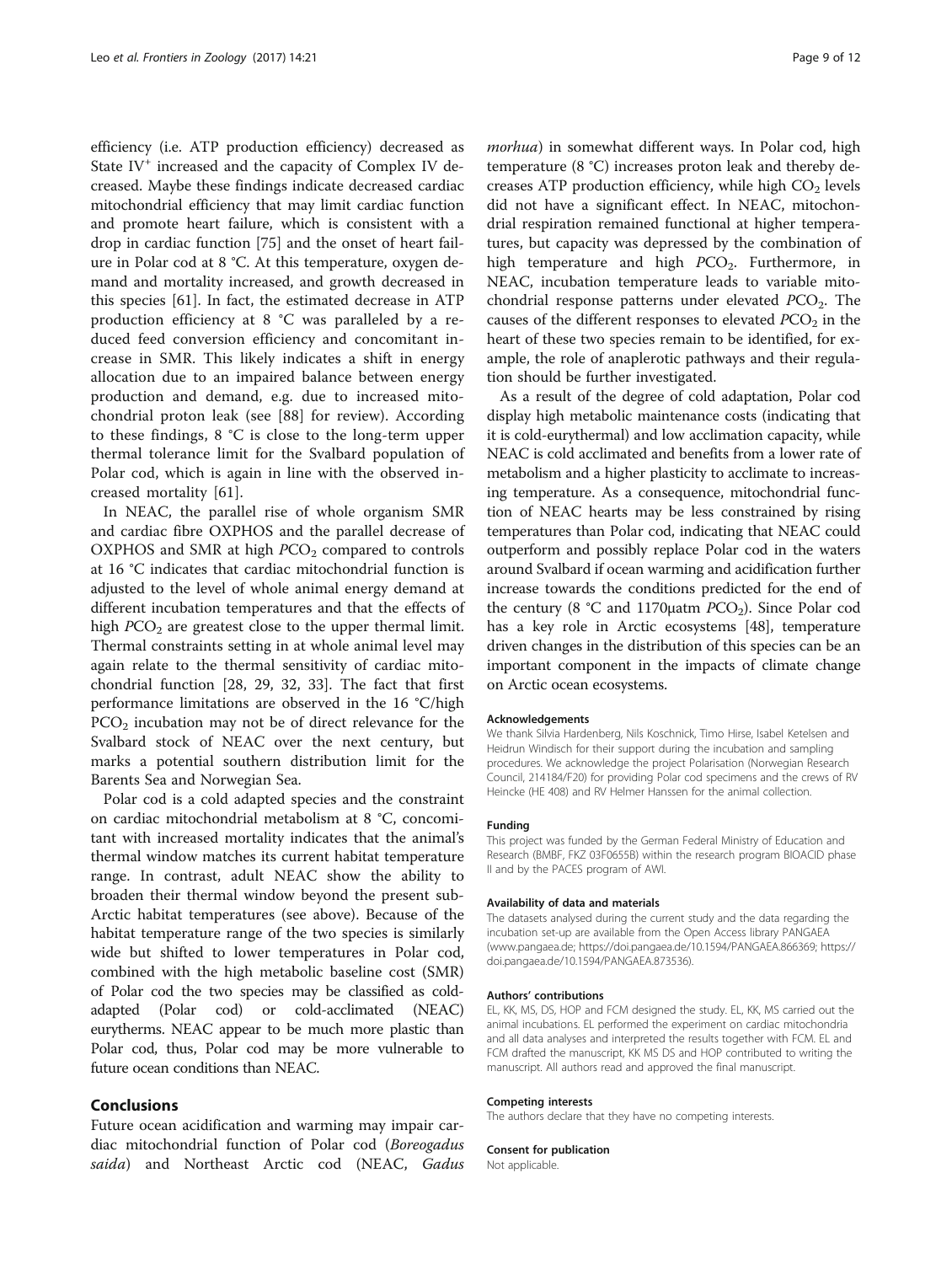#### <span id="page-9-0"></span>Ethics approval

Experiments were conducted in accordance with the ethical permission number AZ522-27-22/02-00 (113) released by the Senator for Healthcare, Bahnhofsplatz 29, 28195 Bremen on February 21<sup>st</sup>, 2013 and valid until February 21st, 2017.

#### Publisher's Note

Springer Nature remains neutral with regard to jurisdictional claims in published maps and institutional affiliations.

#### Author details

<sup>1</sup> Alfred Wegener Institute, Helmholtz Centre for Polar and Marine Research, Integrative Ecophysiology, Am Handelshafen 12, D-27570 Bremerhaven, Germany. <sup>2</sup>University of Bremen, Fachbereich 2, NW 2/Leobener Strasse, D-28359 Bremen, Germany. <sup>3</sup>Alfred Wegener Institute, Helmholtz Centre for Polar and Marine Research, Bentho-Pelagic Processes, Am Alten Hafen 26, D-27568 Bremerhaven, Germany.

#### Received: 14 February 2017 Accepted: 30 March 2017 Published online: 14 April 2017

#### References

- 1. Renaud PE, Berge J, Varpe Ø, Lønne OJ, Nahrgang J, Ottesen C, Hallanger I. Is the poleward expansion by Atlantic cod and haddock threatening native polar cod, Boreogadus saida? Polar Biol. 2012;35:401–12.
- Pörtner HO, Farrell AP. Physiology and climate change. Science. 2008;322:690–2.
- 3. Pörtner HO, Knust R. Climate change affects marine fishes through the oxygen limitation of thermal tolerance. Science. 2007;315:95–7.
- 4. Parmesan C. Ecological and evolutionary responses to recent climate change. Annu Rev Ecol Evol S. 2006;37:637–69.
- 5. Poloczanska ES, Brown CJ, Sydeman WJ, Kiessling W, Schoeman DS, Moore PJ, Bander K, Bruno JF, Buckley LB, Burrows MT, Duarte CM, Halpern BS, Holding J, Kappel CV, O'Connor MI, Pandolfi JM, Parmesan C, Schwing F, Thompson SA, Richardson AJ. Global imprint of climate change on marine life. Nat Clim Change. 2013. doi:[10.1038/nclimate1958.](http://dx.doi.org/10.1038/nclimate1958)
- 6. Fossheim M, Primicerio R, Johannesen E, Ingvaldsen RB, Aschan MM, Dolgov A. Recent warming leads to a rapid borealization of fish communities in the Arctic. Nat Clim Change. 2015. doi:[10.1038/NCLIMATE2647.](http://dx.doi.org/10.1038/NCLIMATE2647)
- 7. Hochachka PW, Somero GN. Biochemical adaptation: mechanism and process in physiological evolution. Oxford: Oxford University Press; 2002.
- 8. Guderley H, St-Pierre J. Going with the flow or life in the fast lane: contrasting mitochondrial responses to thermal change. J Exp Biol. 2002;205:2237–49.
- 9. Caldeira K, Wickett ME. Anthropogenic carbon and ocean pH. Nature. 2003;425:365.
- 10. Di Santo V. Ocean acidification exacerbates the impact of global warming on embryonic little skate, Leucoraja erinacea (Mitchill). J Exp Mar Biol Ecol. 2014. doi:[10.1016/j.jembe.2014.11.006.](http://dx.doi.org/10.1016/j.jembe.2014.11.006)
- 11. Dixson DL, Abrego D, Hay ME. Chemically mediated behavior of recruiting corals and fishes: a tipping point that may limit reef recovery. Science. 2014;345:892–7.
- 12. Heuer RM, Grosell M. Physiological impacts of elevated carbon dioxide and ocean acidification on fish. Am J Physiol Regul Integr Compa Physiol. 2014;307:R1061–84.
- 13. Wittmann AC, Pörtner HO. Sensitivities of extant animal taxa to ocean acidification. Nat Clim Change. 2013;3:995–1001.
- 14. Przeslawski R, Byrne M, Mellin C. A review and meta-analysis of the effects of multiple abiotic stressors on marine embryos and larvae. Glob Chang Biol. 2015;21:2122–40.
- 15. Hoegh-Guldberg, Bruno JF. The Impact of Climate Change on the World's Marine Ecosystems. Science. 2010. doi: [10.1126/science.1189930](http://dx.doi.org/10.1126/science.1189930).
- 16. Hutchins DA, Mulholland MR, Fu F-X. Nutrient cycles and marine microbes in a CO2-enriched ocean. Oceanography. 2009;22:128–45.
- 17. Pörtner HO. Oxygen-and capacity-limitation of thermal tolerance: a matrix for integrating climate-related stressor effects in marine ecosystems. J Exp Biol. 2010;213:881–93.
- 18. Metzger R, Sartoris FJ, Langenbuch M, Pörtner HO. Influence of elevated CO2 concentrations on thermal tolerance of the edible crab Cancer pagurus. J Therm Biol. 2007;32:144–51.
- 19. Pörtner HO. Integrating climate-related stressor effects on marine organisms: unifying principles linking molecule to ecosystem-level changes. Mar Ecol Prog Ser. 2012;470:273–90.
- 20. Flynn EE, Bjelde BE, Miller NA, Todgham AE. Ocean acidification exerts negative effects during warming conditions in a developing Antarctic fish. Conserv Physiol. 2015. doi[:https://doi.org/10.1093/conphys/cov033](https://doi.org/10.1093/conphys/cov033).
- 21. Pimentel MS, Faleiro F, Dionisio G, Repolho T, Pousao-Ferreira P, Machado J, Rosa R. Defective skeletogenesis and oversized otoliths in fish early stages in a changing ocean. J Exp Biol. 2014;217:2062–70.
- 22. Hofmann GE, Todgham AE. Living in the now: physiological mechanisms to tolerate a rapidly changing environment. Annu Rev Physiol. 2010;72:127–45.
- 23. Abele D, Puntarulo S, Formation of reactive species and induction of antioxidant defence systems in polar and temperate marine invertebrates and fish. Comp Biochem Physiol Part A. 2004;138:405–15.
- 24. Mueller IA, Grim JM, Beers JM, Crockett EL, O'Brien KM. Inter-relationship between mitochondrial function and susceptibility to oxidative stress in red- and whiteblooded Antarctic notothenioid fishes. J Exp Biol. 2011;214:3732–41.
- 25. Stillmann JH. Acclimation Capacity Underlies Susceptibility to Climate Change. Science. 2003. doi[:10.1126/science.1083073](http://dx.doi.org/10.1126/science.1083073).
- 26. Farrell AP. Cardiorespiratory performance during prolonged swimming tests with salmonids: a perspective on temperature effects and potential analytical pitfalls. Phil Trans R Soc B. 2007. doi[:10.1098/rstb.2007.2111.](http://dx.doi.org/10.1098/rstb.2007.2111)
- 27. Ekström A, Brijs J, Clark TD, Gräns A, Jutfelt F, Sandblom E. Cardiac oxygen limitation during an acute thermal challenge in the European perch: Effects of chronic environmental warming and experimental hyperoxia. Am J Physiol Reg Int Comp Physiol. 2016. doi[:10.1152/ajpregu.00530.2015.](http://dx.doi.org/10.1152/ajpregu.00530.2015)
- 28. Hilton Z, Clements KD, Hickey AJ. Temperature sensitivity of cardiac mitochondria in intertidal and subtidal triplefin fishes. J Comp Physiol B. 2010;180:979–90.
- 29. Iftikar FI, Hickey AJR. Do Mitochondria Limit Hot Fish Hearts? Understanding the Role of Mitochondrial Function with Heat Stress in Notolabrus celidotus. PLoS ONE. 2013. doi:[10.1371/journal.pone.0064120.](http://dx.doi.org/10.1371/journal.pone.0064120)
- 30. Strobel A, Bennecke S, Leo E, Mintenbeck K, Pörtner HO, Mark FC. Metabolic shifts in the Antarctic fish Notothenia rossii in response to rising temperature and PCO<sub>2</sub>. Front Zool. 2012;9:28.
- 31. Rodnick KJ, Gamperl AK, Nash GW, Syme DA. 2014. Temperature and sex dependent effects on cardiac mitochondrial metabolism in Atlantic cod (Gadus morhua L.). J Therm Biol. 2014;44:110–8.
- 32. Iftikar FI, MacDonald JR, Baker DW, Renshaw GMC, Hickey AJR. Could thermal sensitivity of mitochondria determine species distributions in a changing climate? J Exp Biol. 2014. doi:[10.1242/jeb.098798](http://dx.doi.org/10.1242/jeb.098798).
- 33. Iftikar FI, Morash AJ, Cook DG, Herbert NA, Hickey AJR. Temperature acclimation of mitochondrial function from the hearts of a temperate wrasse (Notolabrus celidotus). Comp Biochem Phys A. 2015. doi: [10.1016/j.](http://dx.doi.org/10.1016/j.cbpa.2015.01.017) [cbpa.2015.01.017](http://dx.doi.org/10.1016/j.cbpa.2015.01.017).
- 34. Brand MD. The efficiency and plasticity of mitochondrial energy transduction. Biochem Soc Trans. 2005. doi[:10.1042/BST20050897](http://dx.doi.org/10.1042/BST20050897).
- 35. Brand MD, Nicholls DG. Assessing mitochondrial dysfunction in cells. Biochem J. 2011. doi:[10.1042/BJ20110162](http://dx.doi.org/10.1042/BJ20110162).
- 36. Vinogradov AD, Grivenn VG. The mitochondrial complex I: progress in understanding of catalytic properties. IUBMB Life. 2001;52:129–34.
- 37. Clarke A, Johnston NM. Scaling of metabolic rate with body mass and temperature in teleost fish. J Anim Ecol. 1999;68:893–905.
- 38. Michaelidis B, Spring A, Pörtner HO. Effects of long-term acclimation to environmental hypercapnia on extracellular acid–base status and metabolic capacity in Mediterranean fish Sparus aurata. Mar Biol. 2007;150:1417–29.
- 39. Deigweiher K, Koschnick N, Pörtner HO, Lucassen M. Acclimation of ion regulatory capacities in gills of marine fish under environmental hypercapnia. Am J Physiol Reg Int Comp Physiol. 2008. [10.1152/ajpregu.](http://dx.doi.org/10.1152/ajpregu.90403.2008) [90403.2008.](http://dx.doi.org/10.1152/ajpregu.90403.2008)
- 40. Strobel A, Graeve M, Pörtner HO, Mark FC. Mitochondrial acclimation capacities to ocean warming and acidification are limited in the Antarctic nototheniid fish, Notothenia rossii and Lepidonotothen squamifrons. PLoS ONE. 2013. doi:[10.1371/journal.pone.0068865.](http://dx.doi.org/10.1371/journal.pone.0068865)
- 41. Stapp LS, Kreiss CM, Pörtner HO, Lannig G. Differential impacts of elevated  $CO<sub>2</sub>$  and acidosis on the energy budget of gill and liver cells from Atlantic cod, Gadus morhua. Comp Biochem Phys A. 2015. doi:[10.1016/j.cbpa.2015.05.009.](http://dx.doi.org/10.1016/j.cbpa.2015.05.009)
- 42. Harvey BP, Gwynn-Jones D, Moore PJ. Meta-analysis reveals complex marine biological responses to the interactive effects of ocean acidification and warming. Ecol Evol. 2013. doi: [10.1002/ece3.516](http://dx.doi.org/10.1002/ece3.516).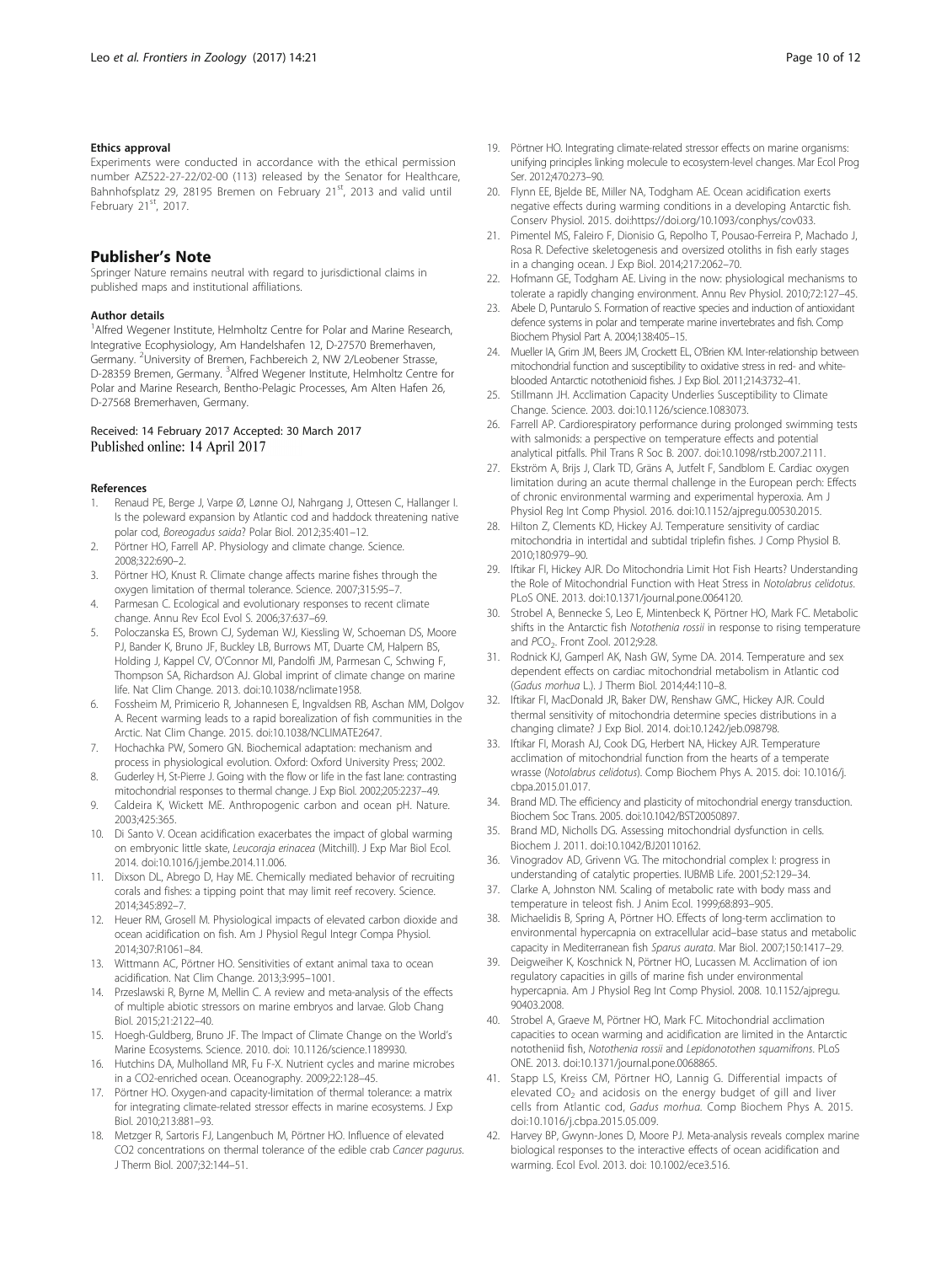- <span id="page-10-0"></span>43. Stillman JH, Paganini AW. Biochemical adaptation to ocean acidification. J Exp Biol. 2015. doi:[10.1242/jeb.115584](http://dx.doi.org/10.1242/jeb.115584).
- 44. Drinkwater K. Comparison of the response of Atlantic cod (Gadus morhua) in the high-latitude regions of the North Atlantic during the warm periods of the 1920s–1960s and the 1990s–2000s. Deep-Sea Res. 2009;Pt II 56:2087–96.
- 45. Kortsch S, Primicerio R, Fossheim M, Dolgov AV, Aschan M. Climate change alters the structure of arctic marine food webs due to poleward shifts of boreal generalists. Proc R Soc B. 2015;282:20151546.
- 46. Christiansen JS, Bonsdorff E, Byrkjedal I, Fevolden S-E, Karamushko OV, Lynghammar A, Mecklenburg CW, Møller PDR, Nielsen J, Nordström MC, Præbel K, Wienerroither RM. Novel biodiversity baselines outpace models of fish distribution in Arctic waters. Sci Nat. 2016. doi[:10.1007/s00114-](http://dx.doi.org/10.1007/s00114-016-1332-9) [016-1332-9](http://dx.doi.org/10.1007/s00114-016-1332-9).
- 47. Olsen E, Aanes S, Mehl S, Holst JC, Aglen A, Gjøsæter H. Cod, haddock, saithe, herring, and capelin in the Barents Sea and adjacent waters: a review of the biological value of the area. ICES J Mar Sci. 2010;67:87–101.
- 48. Laurel BJ, Spencer M, Iseri P, Copeman LA. Temperature-dependent growth and behavior of juvenile Arctic cod (Boreogadus saida) and co-occurring North Pacific gadids. Polar Biol. 2015. doi: [10.1007/s00300-015-1761-5.](http://dx.doi.org/10.1007/s00300-015-1761-5)
- 49. Mark FC, Rohardt G. Continuous thermosalinograph oceanography along HEINCKE cruise track HE451-1. Alfred Wegener Institute, Helmholtz Center for Polar and Marine Research, Bremerhaven. 2016. doi[:10.1594/](http://dx.doi.org/10.1594/PANGAEA.863418) [PANGAEA.863418.](http://dx.doi.org/10.1594/PANGAEA.863418)
- 50. Michalsen K, Johansen T, Subbey S, Beck A. Linking tagging technology and molecular genetics to gain insight in the spatial dynamics of two stocks of cod in Northeast Atlantic waters. ICES J Mar Sci. 2014. doi[:10.](http://dx.doi.org/10.1093/icesjms/fsu083) [1093/icesjms/fsu083.](http://dx.doi.org/10.1093/icesjms/fsu083)
- 51. Johnston IA, Calvo J, Guderley YH. Latitudinal variation in the abundance and oxidative capacities of muscle mitochondria in perciform fishes. J Exp Biol. 1998;201:1–12.
- 52. Pörtner HO, van Dijk PLM, Hardewig I, Sommer A. Levels of metabolic cold adaptation: tradeoffs in eurythermal and stenothermal ectotherms. In: Davison W, Williams HC, editors. Antarctic ecosystems: models for wider ecological understanding. Christchurch: Caxton; 2000. p. 109–22.
- 53. Pörtner HO, Bock C, Knust R, Lannig G, Lucassen M, Mark FC, Sartoris FJ. Cod and climate in a latitudinal cline: physiological analyses of climate effects in marine fishes. Climate Res. 2008;37:253–70.
- 54. Pörtner HO. Climate dependent evolution of Antarctic ectotherms: an integrative analysis (EASIZ, SCAR). Deep-Sea Res Pt II. 2006;53:1071–104.
- 55. Blier PU, Lemieux H, Pichaud N. Holding our breath in our modern world: will mitochondria keep the pace with climate changes? Can J Zool. 2014;92: 591–601.
- 56. Lucassen M, Koschnick N, Eckerle LG, Pörtner HO. Mitochondrial mechanisms of cold adaptation in cod (Gadus morhua L.) populations from different climatic zones. J Exp Biol. 2006;209:2462–71.
- 57. Pörtner HO, Karl DM, Boyd PW, Cheung WWL, Lluch-Cota SE, Nojiri Y, Schmidt DN, Zavialov PO. Ocean systems. In: Field CB, Barros VR, Dokken DJ, Mach KJ, Mastrandrea MD, Bilir TE, Chatterjee M, Ebi KL, Estrada YO, Genova RC, Girma B, Kissel ES, Levy AN, MacCracken S, Mastrandrea PR, White LL, editors. Climate Change 2014: Impacts, Adaptation, and Vulnerability. Part A: Global and Sectoral Aspects. Contribution of Working Group II to the Fifth Assessment Report of the Intergovernmental Panel on Climate Change. Cambridge and New York: Cambridge University Press; 2014. p. 411–84.
- 58. Natori H. The property and contraction process of isolated myofibrils. Jikei Med J. 1954;1:119–26.
- 59. Saida K, Nonomura Y. Characteristics of Ca2 + − and Mg2 + −induced tension development in chemically skinned smooth muscle fibers. J Gen Physiol. 1978;72(1):1–14.
- 60. Pesta D, Gnaiger E. High-resolution respirometry. OXPHOS protocols for human cells and permeabilized fibres from small biopsies of human muscle. Methods Mol Biol. 2012;810:25–58.
- 61. Kunz KL, Frickenhaus S, Hardenberg S, Johansen T, Leo E, Pörtner HO, Schmidt M, Windisch HS, Knust R, Mark FC. New encounters in Arctic waters: a comparison of metabolism and performance of polar cod (Boreogadus saida) and Atlantic cod (Gadus morhua) under ocean acidification and warming. Polar Biol. 2016. doi: [10.](http://dx.doi.org/10.1007/s00300-016-1932-z) [1007/s00300-016-1932-z](http://dx.doi.org/10.1007/s00300-016-1932-z).
- 62. Holst JC, McDonald A. FISH-LIFT: a device for sampling live fish with trawls. Fish Res. 2000;48:87–91.
- 63. Lewis E, Wallace DWR. Program developed for CO2 system calculations. Carbon Dioxide Information Analysis Center, Oak Ridge National Laboratory, Oak Ridge. 1998; TN. ORNL/CDIAC-105.
- 64. Mehrbach C, Culberson CH, Hawley JE, Pytkowicz RN. Measurement of the apparent dissociation constants of carbonic acid in seawater at atmospheric pressure. Limnol Oceanogr. 1973;18:897–907.
- 65. Dickson AG, Millero FJ. A comparison of the equilibrium constants for the dissociation of carbonic acid in seawater media. Deep Sea Res. 1987;34:1733–43.
- 66. Dickson AG. Standard potential of the reaction: AgCl (s) +  $1/2$  H<sub>2</sub> (g) = Ag (s) + HCl (aq), and the standard acidity constant of the ion HSO<sub>4</sub> in synthetic sea water from 273.15 to 318.15 K. J Chem Thermodyn. 1990;22:113–27.
- 67. Schmidt M, Leo E, Kunz KL, Lucassen M Windisch HS, Storch D, Bock C, Pörtner HO, Mark FC. (Table 1 + Table 2) Time series of seawater carbonate chemistry calculated throughout incubation periods of Boreogadus saida and Gadus morhua during exposure to different CO2 and temperature conditions. 2016. doi[:10.1594/PANGAEA.866369](http://dx.doi.org/10.1594/PANGAEA.866369).
- 68. Leo E, Kunz K, Schmidt M, Storch D, Pörtner HO, Mark FC. Individual mitochondrial functioning parameters from cardiac permeabilised fibers of Polar cod (Boreogadus saida) and Atlantic cod (Gadus morhua) acclimated to ocean acidification and warming. 2017. [https://doi.pangaea.de/10.1594/](https://doi.pangaea.de/10.1594/PANGAEA.873536) [PANGAEA.873536.](https://doi.pangaea.de/10.1594/PANGAEA.873536) Accessed 4 Apr 2017.
- 69. Gnaiger E, Kuznetsov AV, Schneeberger S, Seiler R, Brandacher G, Steurer W, Margreiter R. Mitochondria in the cold. In: Heldmaier M, Klingenspor M, editors. Life in the Cold. Heidelberg: Springer; 2000. p. 431–42.
- 70. Gnaiger E, Boushel R, Søndergaard H, Munch-Andersen T, Damsgaard R, Hagen C, Diéz-Sánchez C, Ara I, Wright-Paradis C, Schrauwen P, Hesselink M, Calbet JAL, Christiansen M, Helge JW, Saltin B. Mitochondrial coupling and capacity of oxidative phosphorylation in skeletal muscle of Inuit and Caucasians in the arctic winter. Scand J Med Sci Spor. 2015;25:126–34.
- 71. R Core Team. R: A language and environment for statistical computing. R Foundation for Statistical Computing, Vienna, Austria. 2015; URL: [http://](http://www.r-project.org/) [www.R-project.org/](http://www.r-project.org/). Accessed 4 Apr 2017.
- 72. Simpson DP. Regulation of renal citrate metabolism by bicarbonate ion and pH: observations in tissue slices and mitochondria. J Clin Invest. 1967;46:225.
- 73. Wanders RJA, Meijer AJ, Groen AK, Tager JM. Bicarbonate and the Pathway of Glutamate Oxidation in Isolated Rat-Liver Mitochondria. Eur J Biochem. 1983. doi: [10.1111/J.1432-1033.1983.Tb07455.X.](http://dx.doi.org/10.1111/J.1432-1033.1983.Tb07455.X)
- 74. Langenbuch M, Pörtner HO. Energy budget of hepatocytes from Antarctic fish (Pachycara brachycephalum and Lepidonotothen kempi) as a function of ambient CO2: pH-dependent limitations of cellular protein biosynthesis? J Exp Biol. 2003. doi:[10.1242/jeb.00620](http://dx.doi.org/10.1242/jeb.00620).
- 75. Drost HE, Carmack EC, Farrell AP. Upper thermal limits of cardiac function for Arctic cod Boreogadus saida, a key food web fish species in the Arctic Ocean. J Fish Biol. 2014;84:1781–92.
- 76. Schurmann H, Christiansen JS. Behavioral thermoregulation and swimming activity of two Arctic teleosts (subfamily Gadinae)-the polar cod (Boreogadus saida) and the navaga (Eleginus navaga). J Therm Biol. 1994;19:207–12.
- 77. Zittier Z. Einfluss der Temperatur auf das Wachstum von Fischen unterschiedlicher Entwicklungsstadien. Diploma thesis, Universität Bremen. 2006. hdl:10013/epic.28057.
- 78. Frederich M, Pörtner HO. Oxygen limitation of thermal tolerance defined by cardiac and ventilatory performance in spider crab, Maja squinado. Am J Physiol Reg Int Comp Physiol. 2000;279:R1531–8.
- 79. Hazel JR. Thermal adaptation in biological membranes: is homeoviscous adaptation an explanation? Annu Rev Physiol. 1995;57:19–42.
- 80. Martinez E, Menze MA, Torres JJ. Mitochondrial energetics of benthic and pelagic Antarctic teleosts. Mar Biol. 2013. doi: [10.1007/s00227-013-2273-x](http://dx.doi.org/10.1007/s00227-013-2273-x).
- 81. O'Brien J, Dalhoff E, Somero GN. Thermal resistance of mitochondrial respiration: hydrophobic interactions of membrane proteins may limit mitochondrial thermal resistance. Physiol Zool. 1991;64:1509–26.
- 82. Hardewig I, Peck LS, Pörtner HO. Thermal sensitivity of mitochondrial function in the Antarctic Notothenioid Lepidonotothen nudifrons. J Comp Physiol B. 1999;169:597–604.
- 83. Salin K, Luquet E, Rey B, Roussel D, Voituron Y. Alteration of mitochondrial efficiency affects oxidative balance, development and growth in frog (Rana temporaria) tadpoles. J Exp Biol. 2012. doi[:10.1242/jeb.062745.](http://dx.doi.org/10.1242/jeb.062745)
- 84. Salin K, Auer SK, Rey B, Selman C, Metcalfe NB. Variation in the link between oxygen consumption and ATP production, and its relevance for animal performance. Proc. R. Soc. B. 2015. doi: [10.1098/rspb.2015.1028](http://dx.doi.org/10.1098/rspb.2015.1028).
- 85. Weinstein RB, Somero GN. Effects of temperature on mitochondrial function in the Antarctic fish Trematomus bernachii. J Comp Physiol. 1998;168B:190–6.